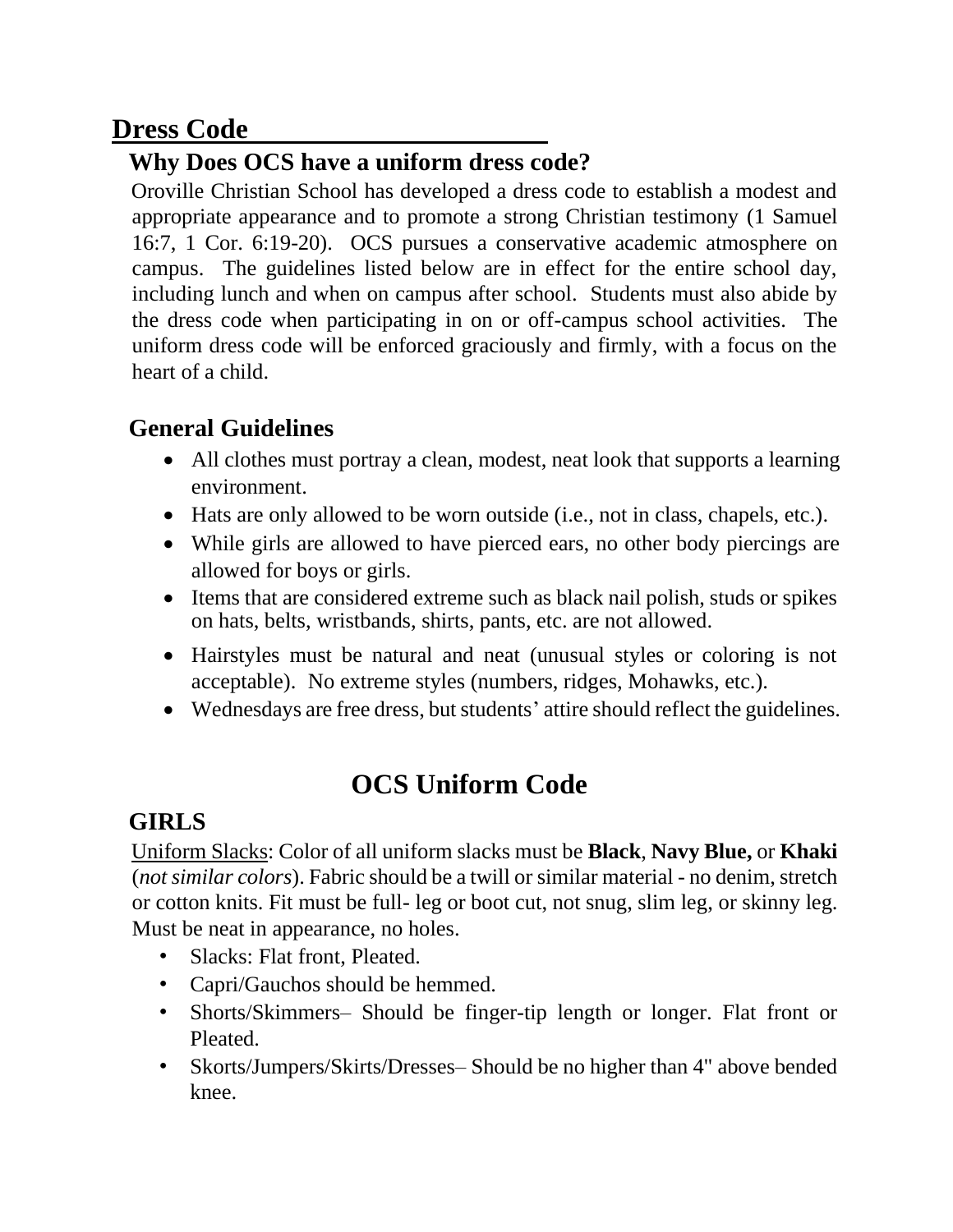- All waistbands should fit and not slip below the waist.
- Mandatory that shorts or leggings be worn under dresses, jumpers, and skirts.

(Must be uniform colors, no prints/patterns.)

Uniform Tops: Must be **True Red**, **White**, or **Navy-Blue** solid color (*not similar colors*). Must have a collar and at least two buttons and may be long or short sleeved. All shirts must cover the stomach when arms are raised.

- Any uniform top may be worn under jumpers.
- Polo dresses are to be one of the top colors.
- Turtlenecks or Undershirts (including tank tops or camisoles) may be worn under any approved uniform top, but not by themselves. Must be uniform top color.
- Sweatshirts/Sweaters– Uniform top colors. Solid color (no writing unless it is an OCS logo) with zip-up, button, or pull-over with or without hoods. These sweatshirts may be worn in the classrooms. All other outerwear that does not conform to this can be worn outdoors only.
- Hoods will not be worn on the head inside buildings.
- For modesty, developing girls must wear bras.
- General Appearance:
- No make-up will be allowed at school or school activities (including but not limited to powder, foundation, lip gloss, mascara, etc.)
- Shoes must be worn at all times. All sandals and shoes must be laced up or have a back strap for safety reasons. Heels on shoes or sandals may only be 1 inch in height or less. Heels or sandals may not be worn for P.E. Shoes with wheels are not allowed at school.
- No visible tattoos, permanent or temporary.
- Hats are not to be worn backwards or in buildings.
- Leggings must be covered by outer wear which is no more than 4" above the bended knees, and the outer wear must not be see through. (Must be uniform colors or black, no prints.)

### **BOYS**

Uniform slacks: Color of all slacks must be **Black, Navy Blue,** or **Khaki** (*not similar colors*). Fabric should be a twill or similar material - no denim, stretch or cotton knits. Fit must be full-leg or boot cut, not snug, slim leg, or skinny leg. Must be neat in appearance, no holes.

- Pants Full length Flat-front, Pleated.
- Shorts Finger-tip length or longer. Flat front or Pleated, Chino, or Cargo.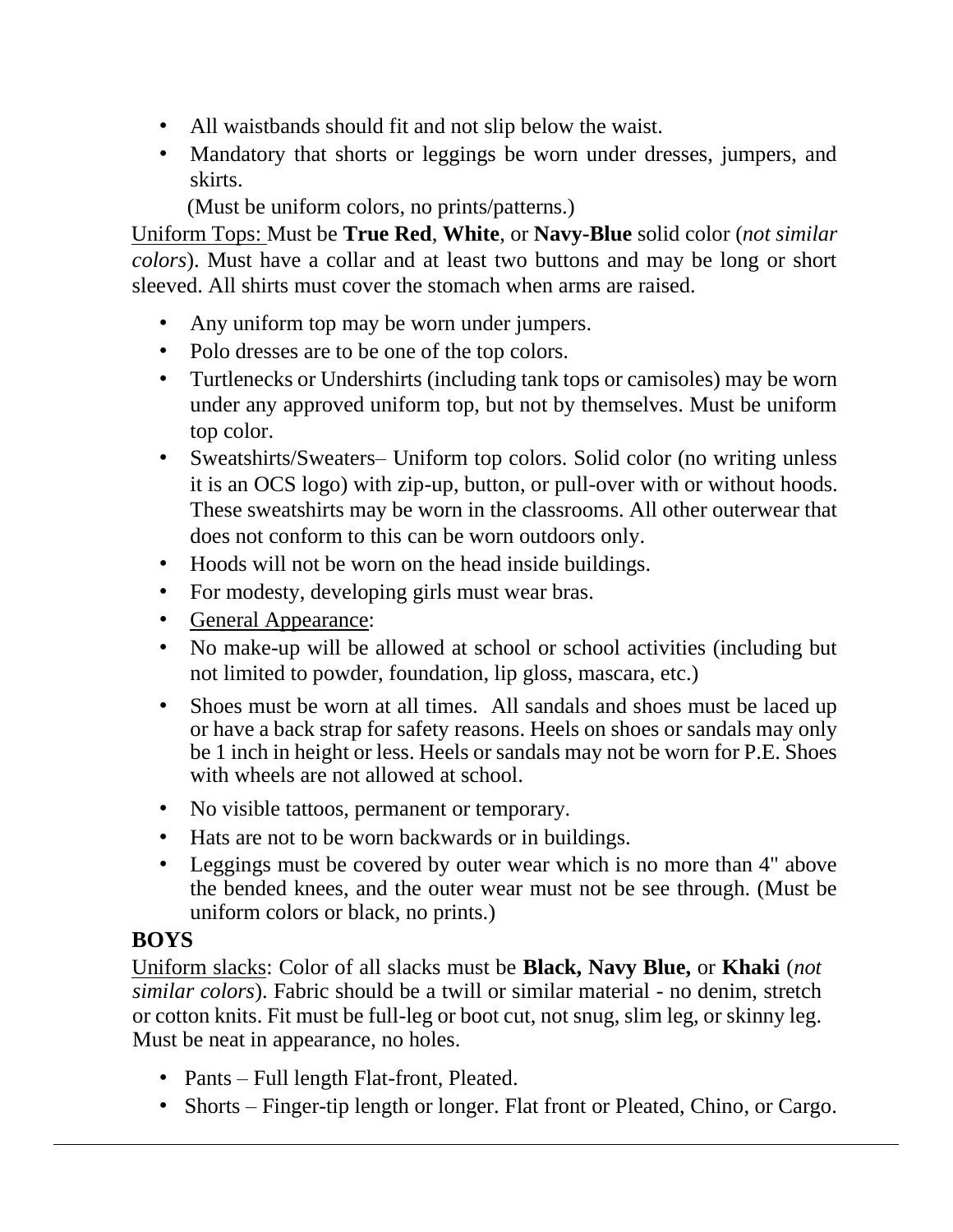• All waistbands should fit and not slip below the waist.

Uniform tops: Must be **True Red**, **White**, or **Navy-Blue** solid color (*not similar colors*). Must have a collar and at least two buttons and may be long or short sleeved. All shirts must be tucked while inside chapel.

- Sweatshirts/Sweaters– Uniform top colors. Solid color (no writing unless it is an OCS logo) with zip-up, button, or pull-over with or without hoods. These sweatshirts may be worn in the classrooms. All other outerwear that does not conform to this can be worn outdoors only.
- Hoods will not be worn on the head inside buildings.
- Turtleneck/long-sleeved shirts of approved top colors may be worn under any approved uniform top, but not by themselves.
- Ties must reflect positive, wholesome, Christian standards.

General Appearance:

- Hair length should be short, off the collar, not extend lower than the eyebrows, nor extend lower than the mid-ear.
- Earrings are not allowed.
- Shoes must be worn at all times. All sandals and shoes must be laced up or have a back strap for safety reasons. (No sandals for P.E.). Shoes with wheels are not allowed at school.
- No visible tattoos, permanent or temporary.
- Hats are not to be worn backwards or in buildings unless specifically requested (i.e., kitchen helpers, spirit week, class dress-up days)

## **FREE DRESS DAY**

Pants and shorts are to be hemmed, neat in appearance and without holes. No form fitting or skintight clothing. Leggings are only to be worn under skirts or shorts of uniform length.

- Waistbands on shorts or pants should fit and not slip below the waist.
- No writing on the backside of pants or shorts.
- Shorts must be finger-tip length or longer.
- Skirt and dresses should be no more than 4" above the bended knees.

Tops: Shirts are to be neat in appearance and without holes. No form fitting or skintight clothing.

- No jerseys unless a t-shirt is underneath.
- Sleeveless shirts are to be three inches wide on shoulders.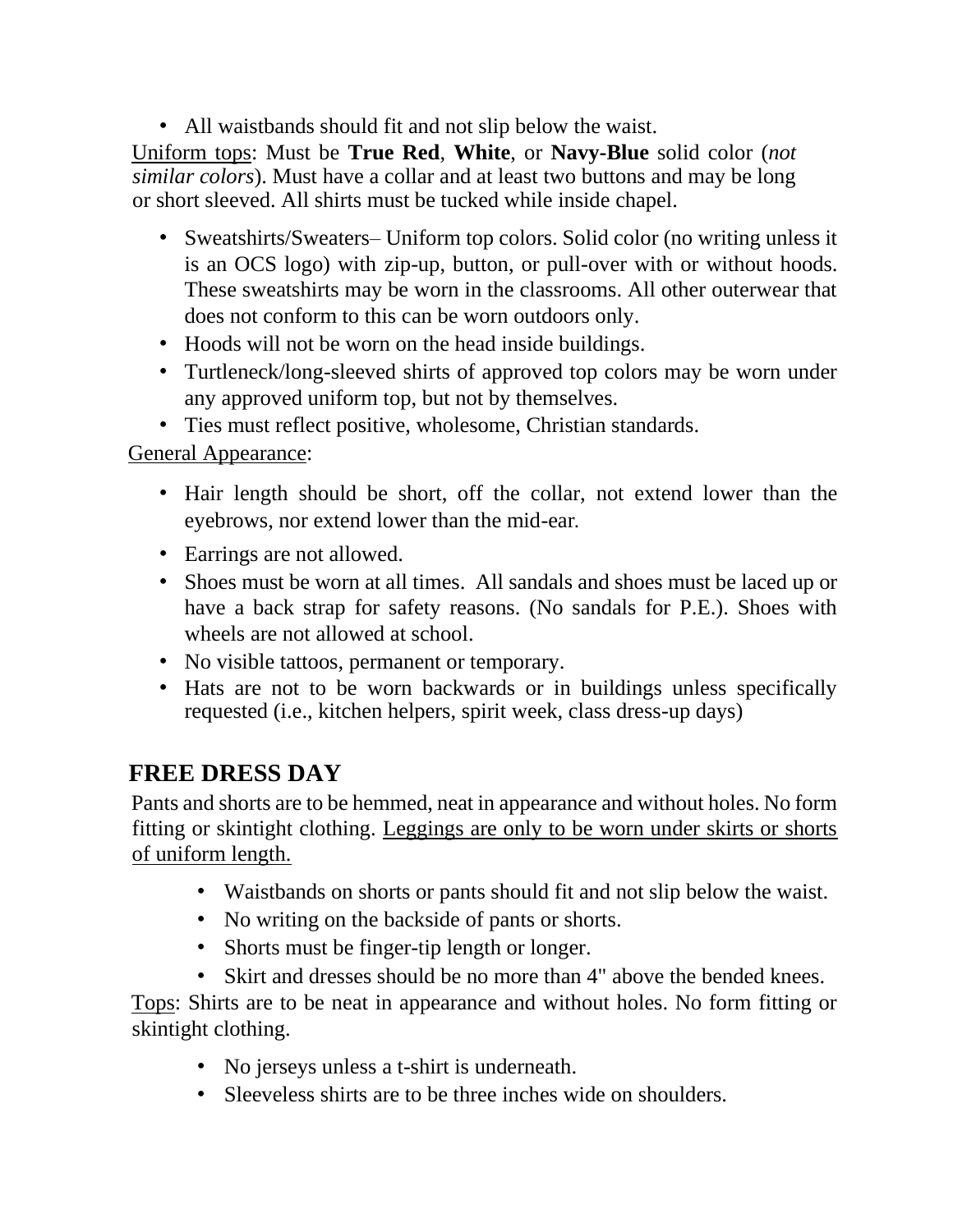• Shirts must cover midriff, no low necklines.

• All shirts and designs must reflect positive, wholesome, Christian standards.

#### General Guidelines:

• All clothes must portray a clean, modest, neat look that supports a learning environment.

• Gang-related clothing, such as oversized clothes or sagging pants are not allowed.

• Items that are considered extreme such as black nail polish, studs or spikes on hats, belts, wristbands, shirts, pants, etc. are not allowed.

• Any verbiage on clothing should support the mission of the school.

The uniform dress code will be enforced graciously and firmly, with a focus on the heart of a child. The goal is correction and compliance. Should a student arrive at school out of dress code, an attempt will be made to correct the issue, either with apparel on supply here on campus or from a phone call is made to the parents asking them to bring a change of clothes. Students who are out of uniform may not be admitted to class. A conference will be scheduled with the Administrator to discuss students who have a continual dress code issue. *The Administrator has the final authority regarding uniforms.*

Parents will be notified through email if a student has received a dress code violation. The date and number of violations are incorporated into the email, along with the congruent discipline measure that will be taken. A student whose clothes do not honor the dress code may not be permitted to attend class until the issue is resolved.

### **Penalties for Dress Code Violations**

• 1st Violation: Email is sent home to the parents; student must change before returning to class.

• 2nd Violation: Student sent home and may miss a full day of school if violation or response is inappropriate.